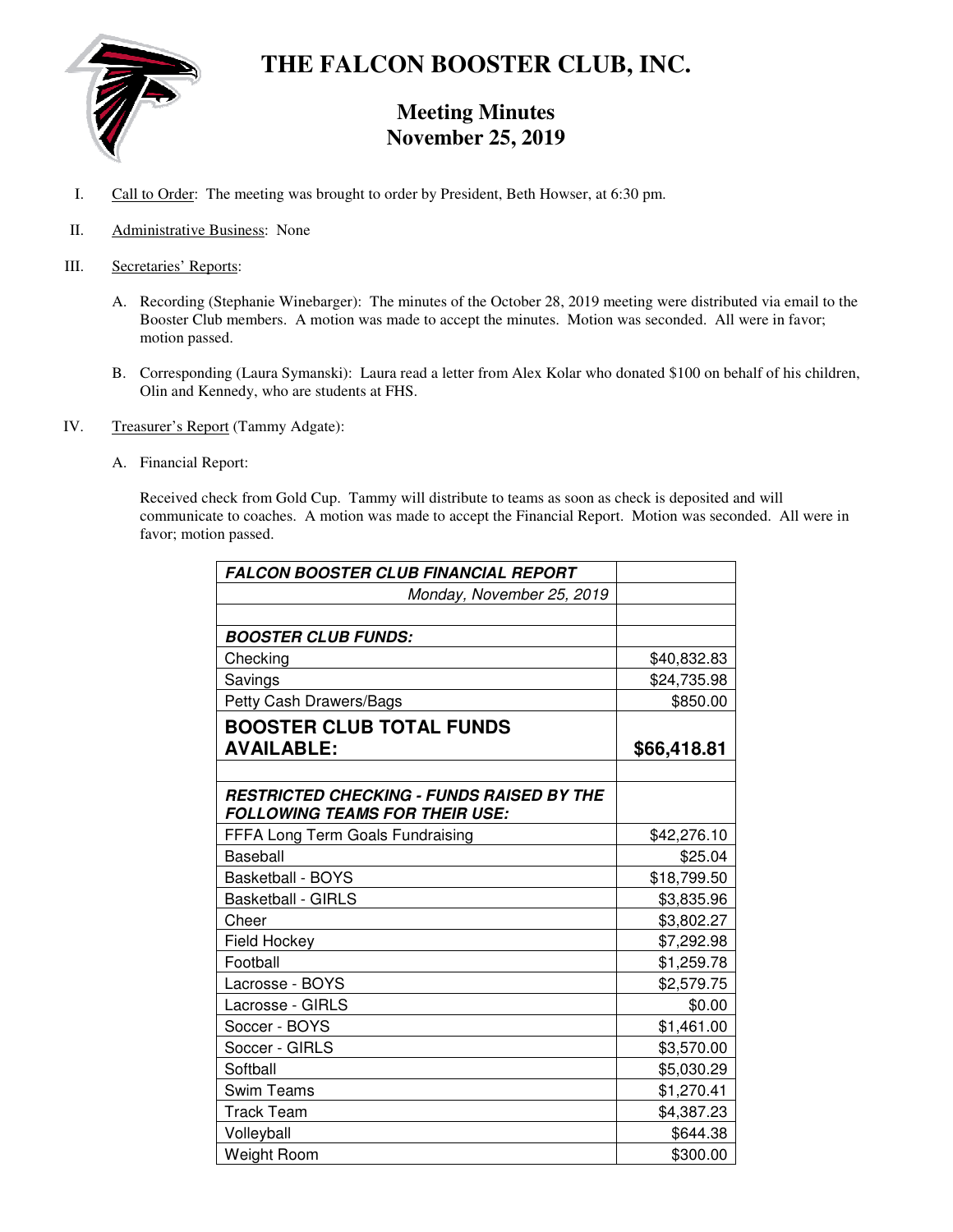| <b>TOTAL FUNDS RESTRICTED TO TEAMS:</b>                                                              | \$96,534.69 |
|------------------------------------------------------------------------------------------------------|-------------|
|                                                                                                      |             |
| ACCOUNTS FISCALLY MANAGED BY THE<br><b>BOOSTER CLUB - THESE ARE NOT BOOSTER</b><br><b>CLUB FUNDS</b> |             |
| Pat Georger Scholarship Trust                                                                        | \$64,257.02 |
| Roy A. Pool Jr. Scholarship Account                                                                  | \$745.54    |

## V. Committee Reports

- A. 2019-2020 Committee Missions For Review
	- Beth prepared draft missions for each of the standing committees (Bylaws, Concessions, Social Media). Once these missions are agreed upon, they will be incorporated into the bylaws. Once the new bylaws are approved, the committees will begin to meet.
- B. Membership (Mary Kay Anderson): As of today, we have 103 members: 19 Board/Officers, 18 coaches/Assistant Activities Director, 66 parent or community members. Tammy received a couple to be added.

#### C. Concessions

- Fall season wrapped up and was very successful.
- There was discussion about accepting credit cards, especially at football games, but the Wi-Fi at the football stand does not have the capacity to handle that. Chick-Fil-A prices went up by \$.25 but we hadn't been notified until the last order. We will continue to offer CFA at football games.
- Winter concessions Basketball (no concessions for wrestling as they handle their own) first home game December 9<sup>th</sup>. Fine on supplies to start off season. Coach Ott reported that a milkshake machine was donated to us. He will look into cost of supplies to make and sell milkshakes at concessions. If economical, we'll start at basketball games and then move to baseball and softball in the spring.

#### VI. Director of Student Activities:

- A. Report:
	- 1. Fall Sports Awards Banquet on November 19<sup>th</sup> went well. Coach Ott proposed having a Spring Sports Banquet. Historically, spring sports haven't been able to have one because of timing of the end of the season. Coaches may not be able to present MVP but can at least attend an event to recognize spring athletes.
	- 2. Meet the Coaches Night Looking at making it mandatory for all parents of athletes participating in a sport for that season. This would allow all administrative business to be handled at once and everyone would hear the same messages from Coach Ott and others.
	- 3. Winter sports kicking off with the first games next week: Girls Basketball at Skyline, Scholastic Team at FHS in the Library. Northwestern District website up to date with schedules which flows to Fauquier Sports (www.fauquiersports.com).
- B. Coaches: No reports
- C. Band Spirit wear sales have gone well. They will be picking a date in December to offer sales to teachers during the day.

## VII. Old Business:

- A. Fall Sports Awards Banquet Report above. Thanks to Andrea for recruiting two new volunteers who will continue working with us. The Horticulture Club made amazing floral arrangements. Culinary class will make cookies for the winter banquet.
- B. Meet the Coaches Night November 21. Thank you to Mary Kay Anderson, Kris Gastley, and Tom Gallagher for being there to represent the Booster Club.
- C. Grants and Fundraising
	- 1. Funding the Future of Fauquier Athletics Steve Potucek not present, no official report
		- a. Booster Club 10K Challenge Steve has students writing thank you notes to those who have donated.
		- b. Article in this week's paper about the project. Hoping that will help with donations.
		- c. Met with Heavy Constructions Contractors Association about practice fields getting leveled out and regraded. Unfortunately, that project is too big for them, but they may be able to help with the tennis court and surrounding area.